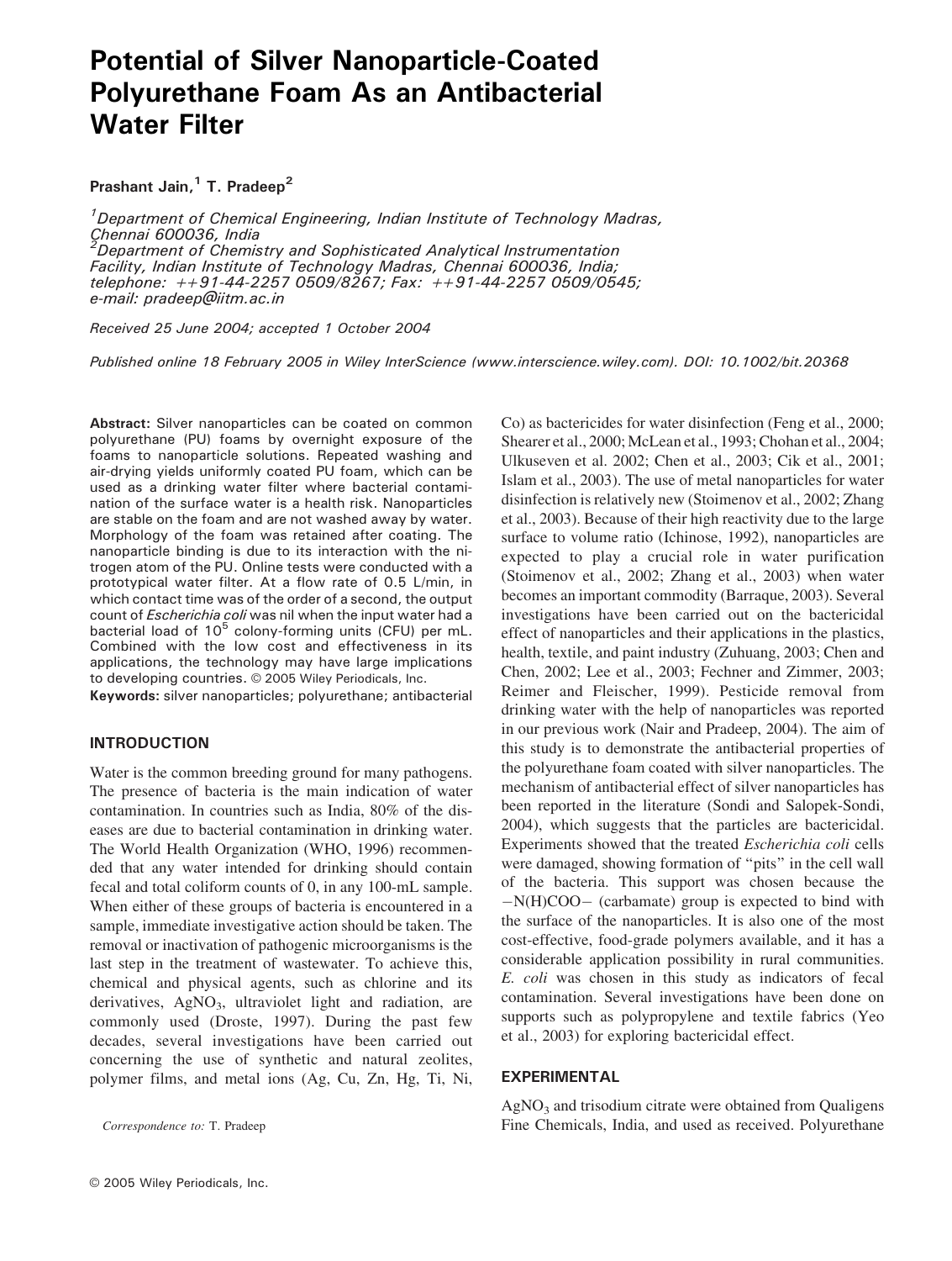

Figure 1. Photographs of pure polyurethane (PU) (A) and PU coated with silver nanoparticles (B). Golden yellow color in B is due to the saturation coverage of silver nanoparticles.

foams were obtained from local sources and used after through washing with distilled water. Triple distilled water was used for all the synthesis and measurements. Standard cultures of the organisms were obtained from Microbiology Laboratory, Apollo Hospital, Chennai and Aquamall Water Research Lab, Eureka Forbes Ltd., Bangalore. Nutrient broth and Nutrient and m-Endo agars were obtained from HIMEDIA Chemicals, India, Pvt. Ltd. M-Endo agar is coliform specific and shows a metallic sheen for all the coliforms.

The synthesis of Ag@citrate was done according to the literature procedure (Kamat et al., 1998). Briefly, the synthesis involves the following materials and methods: 25 mL of 0.005 M stock solution of silver nitrate in water was diluted to 125 mL and heated until it begins to boil. Then 5 mL of 1% sodium citrate solution was added; heating continued until the color was pale yellow. The solution was cooled to room temperature. The synthesized nanoparticles were characterized by ultraviolet (UV)-visible spectroscopy, transmission electron microscopy (TEM), and infrared (IR) spectroscopy (FTIR). The UV-visible spectra were recorded with a Perkin-Elmer Lambda 25 spectrometer. The TEM images were taken with a Philips CM12 microscope working at 120-kV acceleration.

Polyurethane (PU) foams were soaked in silver nanoparticle solution overnight. For the saturated coating of  $20 \text{ cm} \times 25 \text{ cm}$  foam of 8 mm thickness  $\sim 1.5 \text{ L}$  of the nanoparticle solution was required. This leads to saturation coverage. Partial coverage can be achieved for shorter exposure times or reduced nanoparticle concentrations. The sheets were washed repeatedly with water to remove any adsorbed ions like citrate and were air-dried. The as coated PU foams were characterized by optical microscopy, electron microscopy, and diffused reflectance spectroscopy. Scanning electron micrographs (SEMs) were taken with a JEOL 30-kV machine. UV-Vis-NIR diffuse reflectance spectra were recorded with a Varian 5E spectrometer. Optical microscopic images were taken with a Leica DC 150 microscope. FTIR studies were conducted using a Perkin-Elmer Spectrum One spectrometer.

#### Microbiological Experimentation

E. coli ATCC 25922 and E. coli MTCC 1302 were selected as indicators of fecal contamination of water. Nutrient broth was used as the growing medium. Bacteria were grown aerobically in nutrient broth at  $37^{\circ}$ C for 12 h. The cultures were centrifuged and the cells were washed and suspended in distilled water, reaching a final concentration of  $1 \times 10^5 - 1 \times 10^6$  CFU/mL.

## Test Tube Test

For the test tube test, 10 mL E. coli suspension in distilled water was taken in sterilized test tubes. 1cm  $\times$  9 cm  $\times$ 0.6cm pieces of the foam were put into the test tubes (one piece in each test tube). After 5 min and 10 min, the foam samples were taken out from the test tubes and were put



Figure 2. Optical microscopic image of pure polyurethane (PU) (A) and PU coated with silver nanoparticles (B).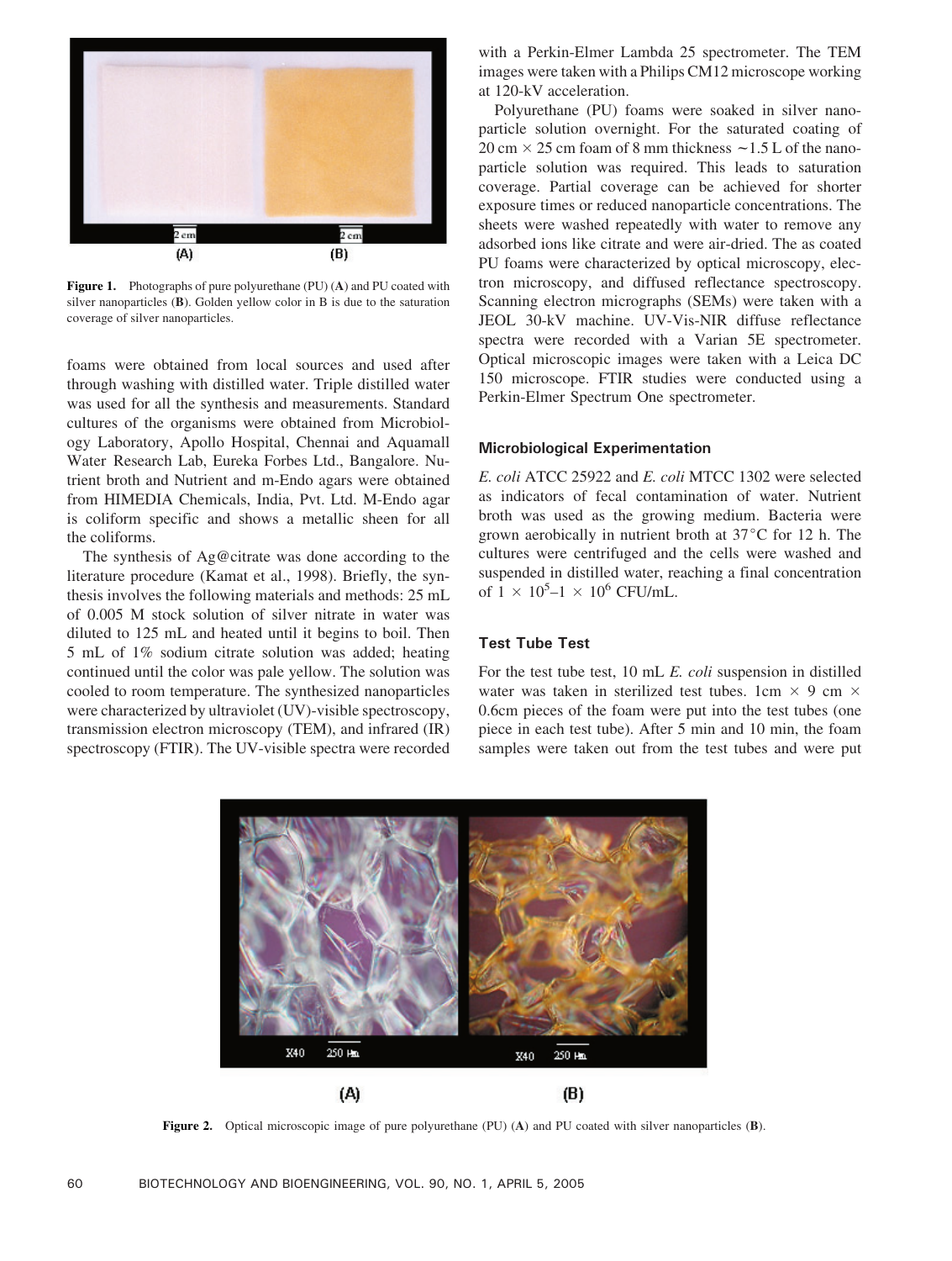

Figure 3. SEM of pure polyurethane (PU) (A) and PU coated with Ag nanoparticles (B).

into an empty test tube. They were squeezed to get the treated water. Plating was done with this treated water by series dilution method for  $10^0$ ,  $10^{-2}$  and  $10^{-4}$  dilutions with nutrient agar and m-Endo agar. Plating was also done for the initial CFU count and with uncoated PU-treated solution. For every dilution,  $10 \mu L$  of the solution was plated. Plating was done by the pour plate method. Plates were incubated at  $37^{\circ}$ C for 24 h.

## Flow Test

Antibacterial action was also checked at flow rates used in domestic water purifiers (0.5 L/min). Bulk solution (200 L) of E. coli MTCC 1302 of load  $10^5$  CFU/mL was prepared in tap water. This was passed through the material, which was wrapped around a ceramic water filter candle at a constant flow rate of 0.5 L/min. The foam was of 6-mm thickness and was wrapped twice on the candle of 157-mm diameter and 20-cm length, making the prototype. Output



Figure 4. Diffused reflectance spectrum of polyurethane (PU)@Ag after baseline correction. UV-Vis spectrum of silver nanoparticles in solution is shown in the inset. PU@Ag shows a peak at 419 nm, which matches with UV-Vis peak of silver nanoparticles in solution. Figure 5. FTIR spectra of uncoated (a) and coated (b) polyurethane (PU).

water samples were taken at the regular intervals of 1 h for 4 h in sterilized conical flasks. Plating was done as above.

# Zone of Inhibition

For the zone of inhibition test, nutrient agar was poured onto disposable sterilized Petri dishes and was allowed to solidify; 10  $\mu$ L of the bacterial water (10<sup>5</sup> CFU/mL) was streaked over the plate and was spread uniformly. Square pieces of both the coated and uncoated PU were gently placed over the solidified agar gel in different Petri dishes. This was done for both the bacterial strains. Plates were incubated at  $37^{\circ}$ C for 24 h. The above processes were repeated with m-Endo agar as the medium instead of nutrient agar.

## RESULTS AND DISCUSSION

### Morphology

Color of polyurethane foam changes from white to yellow when it is soaked in silver nanoparticle solution overnight.

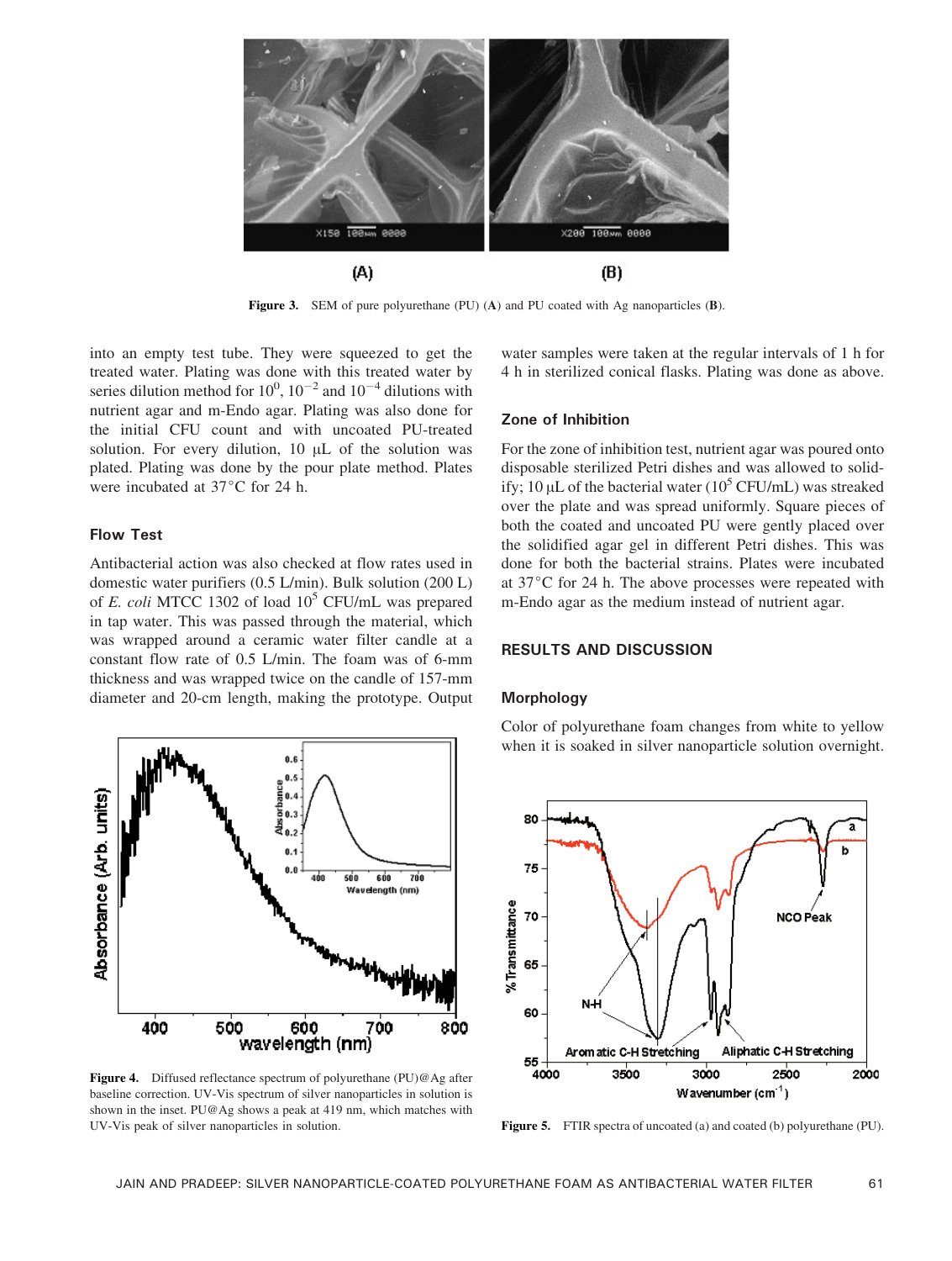

Figure 6. Test tube result for *Escherichia coli* MTCC 1302 for  $10^{-2}$ dilution for 5-min exposure. A: Initial count. B: After exposure to pure polyurethane (PU). C: After exposure to nanoparticle-coated PU. Characteristic metallic sheen shown by E. coli is clearly visible in A,B, while the bacterium count was zero in C.

The saturated binding of nanoparticles on polyurethane gives a golden yellow color to it as is shown in Figure 1. There was no loss of nanoparticles after several (4–7 times) washing and drying operations and after keeping it for several months in a closed environment. Washing was done with distilled water and each time foam was kept in the water for  $\sim$  20 min after which it was air dried.

Optical images of PU and PU coated with silver nanoparticles show incorporation of silver nanoparticles as yellow contours in the film as shown in Figure 2. The morphology of the film did not manifest any change as a result of nanoparticle incorporation.

SEM images of coated and uncoated PU are shown in Figure 3. The PU maintained its morphology upon coating with silver nanoparticles. It appears that the nanoparticle binding is on the surface. We have shown below that binding is due to interaction between nitrogen of the  $-N(H - of polyurethane and silver nanoparticles. We could$ not observe silver nanoparticles on the surface, probably due to specific surface characteristics of the foam. The surface of the foam is known to be highly porous which results in a large surface area. It is likely that the surface roughness of the foam is comparable to the dimensions of the nanoparticles and topography of the surface may not reflect the presence of nanoparticles. At much larger magnifications, one could have observed the particles, but the insulating character of the film and the fact that its surface characteristics changed when the foam was gold coated to avoid charging, prevented us from observing the nanoparticles. However, EDAX analysis confirmed its presence.

#### **Spectroscopy**

Diffused reflectance spectrum of polyurethane coated with silver nanoparticles shows a peak at 419 nm, which clearly indicates the presence of silver nanoparticles (Fig. 4). The UV-Vis spectrum of the parent nanoparticle solution shows a peak around 420 nm (inset in Fig. 4). The data show that silver nanoparticles are not undergoing any change after coating onto the polyurethane surface.

FTIR studies show that binding is due to the interaction between the nitrogen of the  $-N(H)$  bond of polyurethane and silver nanoparticles. Spectra of the coated and uncoated samples in the region of relevance are shown in Figure 5. There is a significant shift in the  $-N-$  peak upon nanoparticle coating, while all the other peaks remain unchanged. The shift observed for this peak is  $63 \text{ cm}^{-1}$ . It appears that not all the PU is involved in bonding as part of the –NH stretch is unaffected, as expected.

### Microbiological Results

After a contact time of 5 and 10 min with the PU coated with silver nanoparticles, there was no bacterium detected in the treated water (Fig. 6). For both E. coli strains, the output count was zero for all the dilutions. Control (pure PU) treated water showed substantial growth on nutrient as well as m-Endo agar. Initial water sample (input) showed overgrowth in almost all the cases.

There was no bacterium in the output water after passing through the coated foam for E. coli MTCC 1302 for a continuous and constant flow rate of 0.5 L/min. This was checked for input loads of  $1 \times 10^3$  and  $1 \times 10^5$  CFU/mL.



Figure 7. Zone of inhibition test results. A: Comparison of coated (yellow in color) and uncoated (white) for *Escherichia coli* ATCC 25922 with m-Endo agar plating. The pictures at the bottom were taken after lifting the polyurethane (PU) materials showing no growth below coated PU and growth below uncoated PU. Similar results were obtained for E. coli MTCC 1302. B,C: Comparison of the coated and uncoated PU for E. coli. ATCC 25922 with nutrient agar plating. Zone of inhibition is visible in B,C around coated PU.